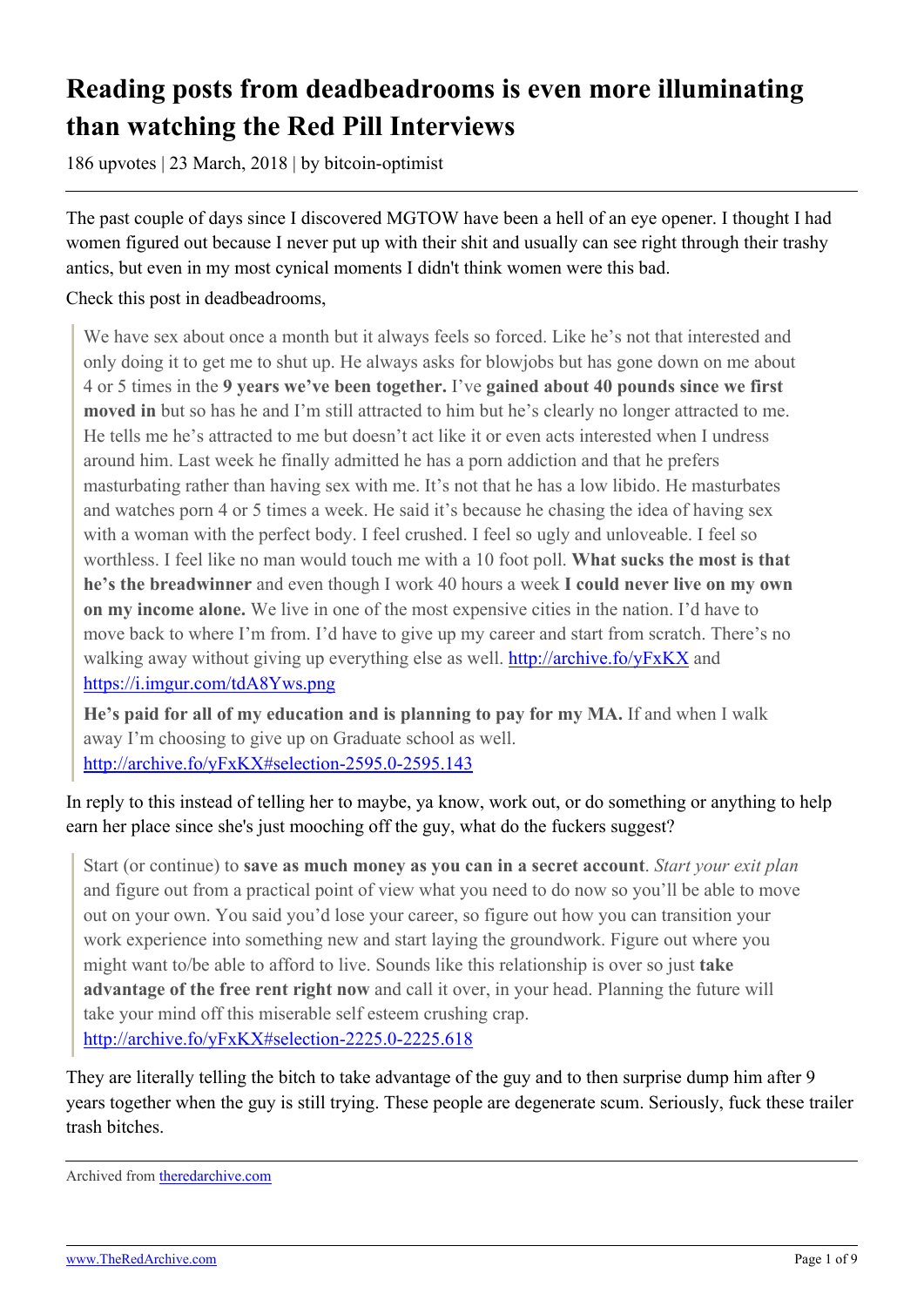[deleted] • 80 points • 23 March, 2018 02:15 AM

That sub is cancer. For your own health just stop reading and go your own way.

[bitcoin-optimist](https://old.reddit.com/user/bitcoin-optimist) $[S, \Box]$  $[S, \Box]$  • 46 points • 23 March, 2018 02:27 AM\*

Hard to believe these are real people. It is enough to make me wonder if the government troll factories aren't intentionally sabotaging relationships by giving bad advice because I refuse to believe a person with even a sub-average IQ would tell a woman to leave her 9 year relationship when the only problem is the guy isn't porking the mooching cud-chewing cow frequently enough even though she's adding nothing of value and is unwilling to do the one thing she knows will fix the problem. [The guy even straight up told her he desires a](http://archive.fo/yFxKX#selection-1781.205-1781.297) [woman with at least a half decent body. How dense can she get?](http://archive.fo/yFxKX#selection-1781.205-1781.297) He is probably working his ass off so she can live in the city to continue her career in underwater basket-weaving. Scum. All of them.

[deleted] 23 March, 2018 03:23 AM\*

[deleted]

[sir\\_wankalot\\_here](https://old.reddit.com/user/sir_wankalot_here) • 14 points • 23 March, 2018 10:22 AM

You mean, highly intelligent. Giving advice how to scam in a highly intelligent and legal way. As [/u/DavidShekelburg](https://theredarchive.com/u/DavidShekelburg) said, all women will give that advice. On the other hand, advice by men on how to get rid of these parasites in a cost effective manner is misgynist.

[roman1606](https://old.reddit.com/user/roman1606) • 27 points • 23 March, 2018 05:35 AM

Imagine how stupid the average person is, then realize half the people are dumber than that. George Carlin

[Watchingcluturefade](https://old.reddit.com/user/Watchingcluturefade) • 6 points • 23 March, 2018 07:41 AM

Hahaha, oh boy, you struck a nerve with me here my friend.

I the business wold I all the time hear exchanges from higher ups, managers, VP's even some CEO's where I just sit thre dumbfounded at how they managed to get to that level. Must be some benefit to themselve that is not easily seen.

But I think, man this guy is average, holy shit, that means that 110-120 Million people in the US are dumber that this guy .... it's a thought that I have had to hold back a chuckle in a big meeting or two

[FortyandLifeToGo](https://old.reddit.com/user/FortyandLifeToGo) • 4 points • 23 March, 2018 11:37 AM

Just sit back in those meetings and enjoy watching your managers validate "Peters Principle".

[Watchingcluturefade](https://old.reddit.com/user/Watchingcluturefade) • 3 points • 23 March, 2018 04:29 PM

Yikes, DON'T DRINK AND REDDIT!!!! Man could I have misspelled anything else in that comment? lol

But yes, I actually had never heard of Peter's Principle until you said that. It is ABSOLUTELY true with the large companies I work with, how funny. Now that you pointed it out it is all I am going to see.

Lawl, thank!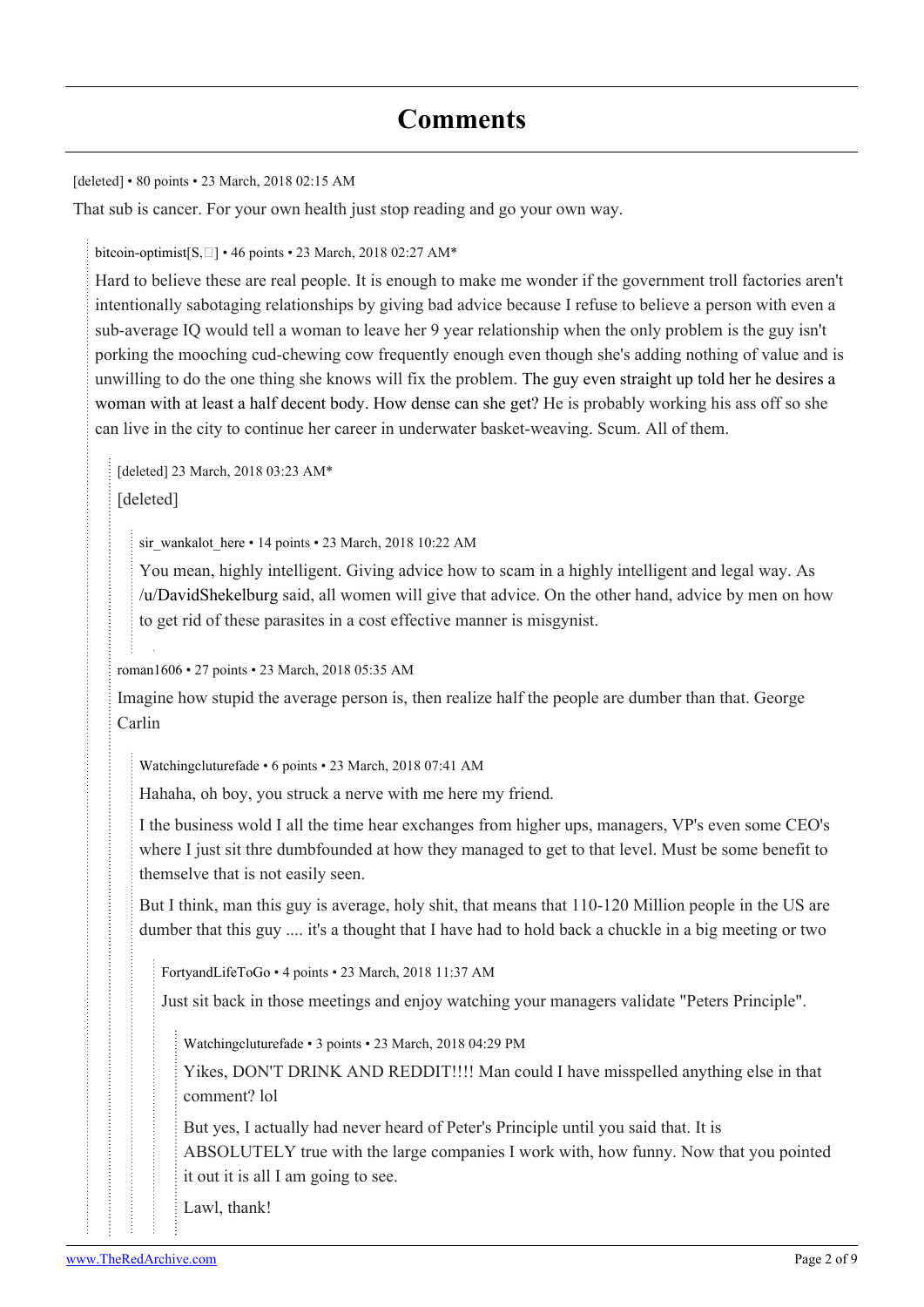[FortyandLifeToGo](https://old.reddit.com/user/FortyandLifeToGo) • 1 point • 23 March, 2018 04:34 PM

Just in case you aren't (maybe you are...but for those that are not aware of) familiar with this gem:

[https://en.wikipedia.org/wiki/Parkinson%27s\\_law](https://en.wikipedia.org/wiki/Parkinson%27s_law)

[Watchingcluturefade](https://old.reddit.com/user/Watchingcluturefade) • 2 points • 23 March, 2018 04:41 PM

Another great read, thank you.

My company is "small" (\$10M revenue considered very small from the companies I deal with).

However, the \$100B conglomerates I deal with are at a point that they are so incredibly bloated that they are starting to have massive layoffs. A lot of their employees are freaking out but I just want to say to them, I am sorry, I agree that your job is just redundant.

It's almost like a lot of companies, especially with automation, are starting to peak at the law above. Now they are having to let go of their massive bureaucratic mess to try to lean the company out and people are blaming the company for it instead of the bureaucrats that kept inflating their jobs and associates.

I mean, technically that IS the company, but the business model is solid. I just think they have gotten to the point (as to the principle you stated above) that they have so much overlapping VP's and managers and whatever else, that they have become incredibly inefficient.

[deleted] • 3 points • 23 March, 2018 06:19 PM

However, the \$100B conglomerates I deal with are at a point that they are so incredibly bloated that they are starting to have massive layoffs.

And most of the bloat comes from unqualified diversity hires that sit around and do nothing other than fill quotas.

[Watchingcluturefade](https://old.reddit.com/user/Watchingcluturefade) • 1 point • 23 March, 2018 06:23 PM

Honestly don't know. They were just purchased by a larger company called Aventor and the chaos has been unbelievable.

They have literally fired like 10% of the people in the company and my numbers have still gone up. Pretty funny to wonder what Aventor said when they first were able to see the books and the waste of upper administration.

Companies are doing less with more and it is REALLY pissing off people who don't want to work hard. But that is the future, better get used to it.

[FortyandLifeToGo](https://old.reddit.com/user/FortyandLifeToGo) • 1 point • 23 March, 2018 09:44 PM

Precisely what my 100B conglomerate is going through...and has been going through for the better part of the last 11 years. In fact, I'm being moved for the 5th time as a result of the upside down triangle (more chiefs than Indians). Chiefs do not generate revenue. The Indians do.

[Watchingcluturefade](https://old.reddit.com/user/Watchingcluturefade) • 1 point • 25 March, 2018 11:25 PM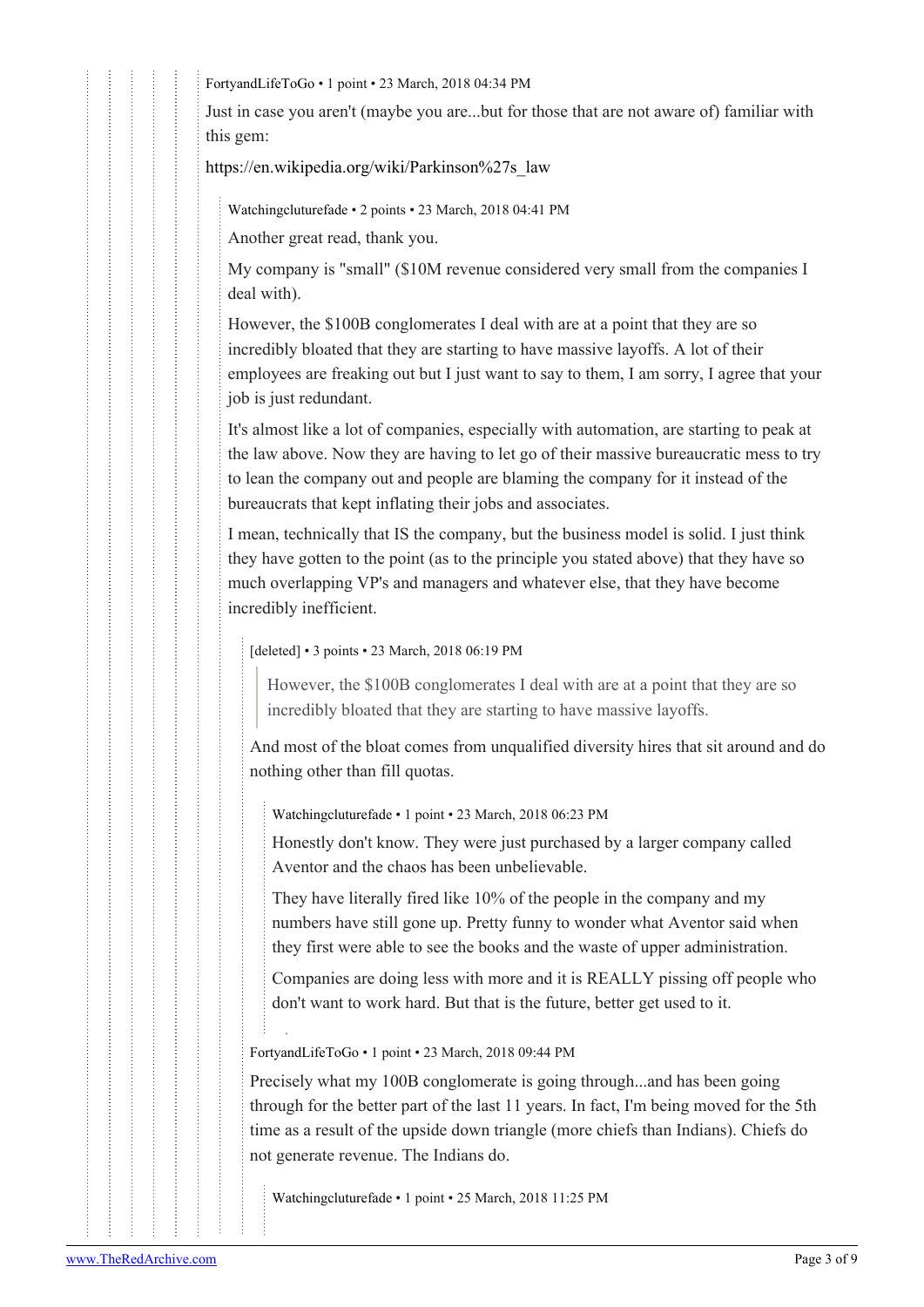Jesus .... well, if you are still there after 11 years of such chaos I know I don't have to wish you luck since you must be a necessary piece of the puzzle.

The last few months though have been filled with a lot of tears from those who think they are more important than they are

[oozzoonnee](https://old.reddit.com/user/oozzoonnee) • 1 point • 23 March, 2018 04:05 PM

#### What's that?

[FortyandLifeToGo](https://old.reddit.com/user/FortyandLifeToGo) • 1 point • 23 March, 2018 04:16 PM [https://en.wikipedia.org/wiki/Peter\\_principle](https://en.wikipedia.org/wiki/Peter_principle)

[WikiTextBot](https://old.reddit.com/user/WikiTextBot) • 3 points • 23 March, 2018 04:17 PM

### **Peter principle**

The Peter principle is a concept in management theory formulated by educator Laurence J. Peter and published in 1969. It states that the selection of a candidate for a position is based on the candidate's performance in their current role, rather than on abilities relevant to the intended role. Thus, employees only stop being promoted once they can no longer perform effectively, and "managers rise to the level of their incompetence".

[ [PM](https://www.reddit.com/message/compose?to=kittens_from_space) | [Exclude](https://reddit.com/message/compose?to=WikiTextBot&message=Excludeme&subject=Excludeme) [me](https://reddit.com/message/compose?to=WikiTextBot&message=Excludeme&subject=Excludeme) | [Exclude](https://np.reddit.com/r/MGTOW/about/banned) [from](https://np.reddit.com/r/MGTOW/about/banned) [subreddit](https://np.reddit.com/r/MGTOW/about/banned) | [FAQ](https://np.reddit.com/r/WikiTextBot/wiki/index) [/](https://np.reddit.com/r/WikiTextBot/wiki/index) [Information](https://np.reddit.com/r/WikiTextBot/wiki/index) | [Source](https://github.com/kittenswolf/WikiTextBot) | [Donate](https://www.reddit.com/r/WikiTextBot/wiki/donate) ] Downvote to remove | v0.28

[ShrunkenHed](https://old.reddit.com/user/ShrunkenHed) • 6 points • 23 March, 2018 12:10 PM and then realize that 90% of women are below that.

[YetisInAtlanta](https://old.reddit.com/user/YetisInAtlanta) • 2 points • 23 March, 2018 02:12 PM always a relevant line

[deleted] • 12 points • 23 March, 2018 04:34 AM

women would tell her that, all women

#### [Fabianstrategy1](https://old.reddit.com/user/Fabianstrategy1) • 5 points • 23 March, 2018 12:53 PM

I have seen women give other women this exact advice in the real world. I have a lot of female nurses working under me, so far the body count for divorce season on just one floor is two divorces in progress, and 3 break-ups, of the 15 personnel there. All these women are post wall too. I've met a couple of there spouses/bf's. Seemed like okay guys to me.

[YetisInAtlanta](https://old.reddit.com/user/YetisInAtlanta) • 7 points • 23 March, 2018 02:19 PM

women are cancer to other women. if one isnt happy, no one is allowed to be happy and they try their damnedest to bring everyone around them down

[Fabianstrategy1](https://old.reddit.com/user/Fabianstrategy1) • 4 points • 23 March, 2018 02:59 PM Crabs in a bucket.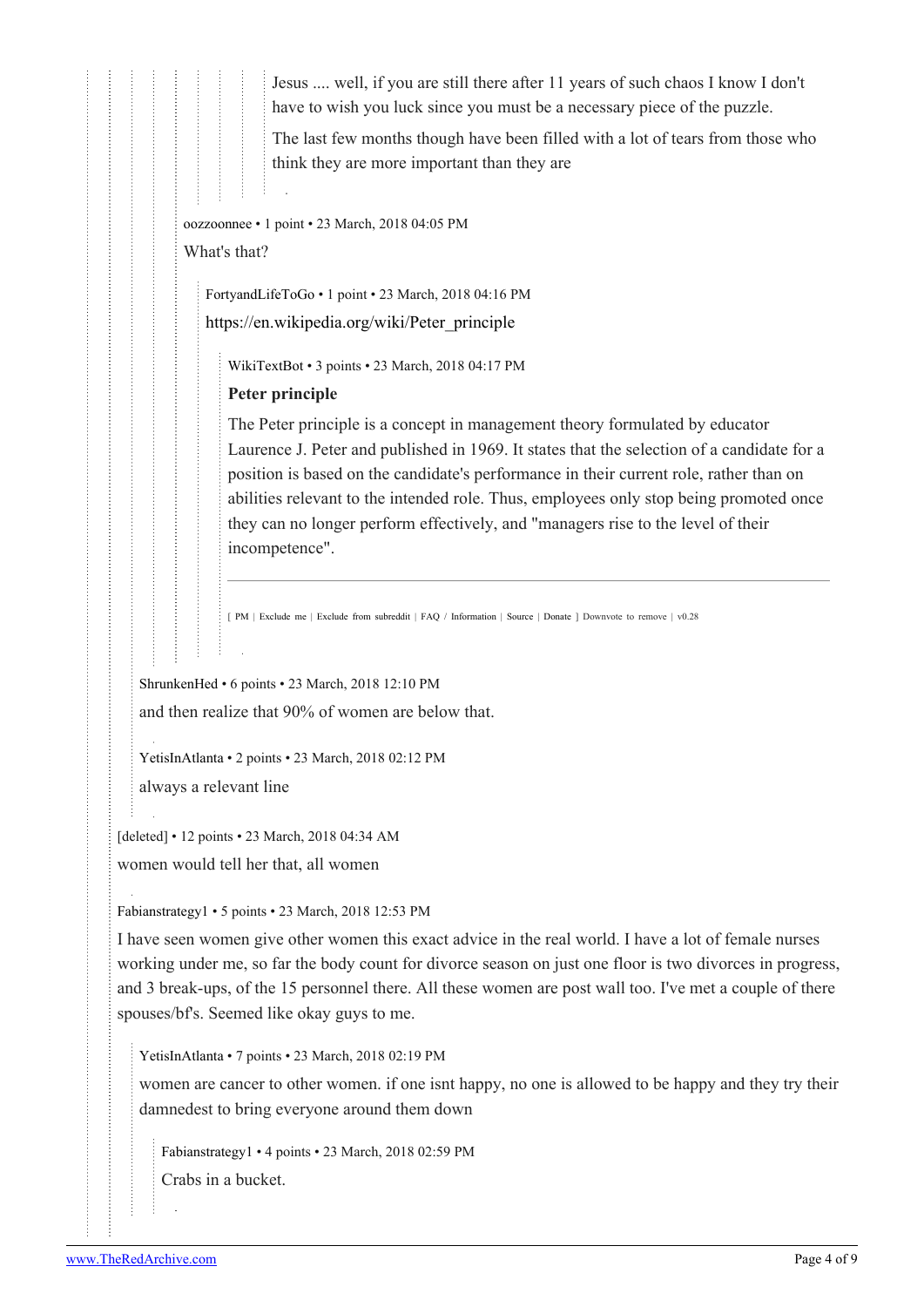[deleted] • 3 points • 23 March, 2018 11:22 AM

Its only hard to believe because we get by through imagining people are mostly like us. Well, if you have some values, they're NOT. That's as true as AWALT, so just focus on what you can do, not their degeneracy.

[DarwinianKEKistani](https://old.reddit.com/user/DarwinianKEKistani) • 2 points • 23 March, 2018 02:43 PM

They are single bitter most likely post wall females. They purposefully give bad advice cause they want to ruin other bitches lives

[0signal0](https://old.reddit.com/user/0signal0) • 2 points • 23 March, 2018 03:22 PM

Hard to believe these are real people.

They are dead people walking.

[BertranThePharmacist](https://old.reddit.com/user/BertranThePharmacist) • 4 points • 23 March, 2018 09:35 AM

Nah, it remembers me an anecdote:

A doctor examines his patient:

- Good... okay... a-ha, nice... good...

- Is it really so good, doc?

- No, it's good that I don't have this shit too.

The same with dead bedrooms.

[the\\_unseen\\_one](https://old.reddit.com/user/the_unseen_one) • 3 points • 23 March, 2018 11:18 AM

Every sub related to relationships and marriages is shit.

[deleted] • 2 points • 23 March, 2018 11:40 AM

Yup . This is why I only visit and post on this sub. No need (and no time) to read other posts and other subs. I already know that are extremely gynocentric and full of feminists,hamsters,simps and whiteknights

[Mengone](https://old.reddit.com/user/Mengone) • 50 points • 23 March, 2018 03:33 AM

asking deadbedrooms for relationship help is like asking a homeless man for financial advice.

[TheGillos](https://old.reddit.com/user/TheGillos) • 8 points • 23 March, 2018 07:59 AM

Asking deadbedrooms for relationship help is like asking Sarah Huckabee Sanders for fitness advice.

[Section-20](https://old.reddit.com/user/Section-20) • 7 points • 23 March, 2018 02:28 PM

That's because most of those type of subs are infested with females. It's cunt central over there.

[askmrcia](https://old.reddit.com/user/askmrcia) • 6 points • 23 March, 2018 05:04 PM\*

Pretty much any sub dealng with any sort of relationship issues not named mgtow or redpill is filled with women.

Askmen? AskmenOver30? Relationships? DeadBedrooms? PurplePillDebate? All those subs are infested with women providing the worse advice.

I see the worse dating advice plastered all over reddit. You know what advice i'm talking about. Partner's past don't matter, tell your wife your problems, your wife/gf should be allowed to hang witb ex's, ect...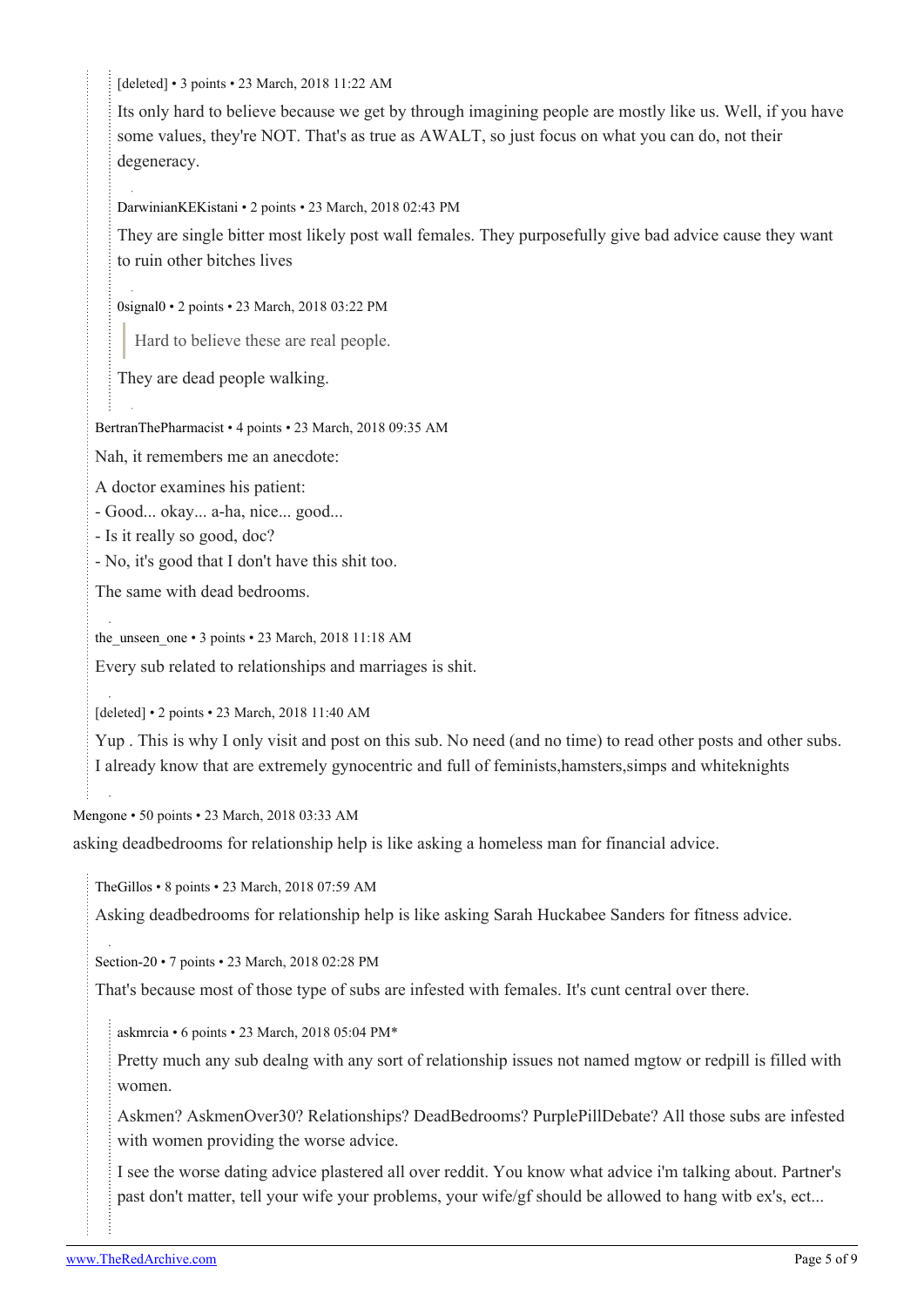[Section-20](https://old.reddit.com/user/Section-20) • 1 point • 23 March, 2018 06:56 PM

Women -always- advise in their own best interests. It give's me a headache just thinking about it.

[ShrunkenHed](https://old.reddit.com/user/ShrunkenHed) • 3 points • 23 March, 2018 12:11 PM what an analogy. This conversation is done.

[Sol\\_Install](https://old.reddit.com/user/Sol_Install) • 25 points • 23 March, 2018 03:24 AM

This is why you don't pay for anything. Not her debts. Not her schooling. And this is why you can't be with someone who doesn't take care of themselves. I mean him fapping to a woman he thinks has the perfect body and admitting that is a bit fucked up, but both seem to have a case of not being able to be honest.

And this raises another issue with marriage. Men who are married because they cannot afford a divorce and women who are married because they cannot make it on their own. Browse scarymommy enough and you'll see posts like that. I worry about these provider types.

[deleted] 23 March, 2018 03:28 AM\*

[deleted]

[Cristoff13](https://old.reddit.com/user/Cristoff13) • 6 points • 23 March, 2018 08:59 AM\*

It probably wouldn't work if is the man who loses the weight, since once a woman loses attraction its usually gone. But the male libido is more robust, so her losing the weight might work. Maybe.

[deleted] • 1 point • 23 March, 2018 09:38 AM

It might actually work. Merely getting a new haircut did some magic for me with a previous girl.

[deleted] 23 March, 2018 01:40 PM\* [deleted]

[deleted] • 1 point • 23 March, 2018 01:41 PM

I changed my hairstyle.

[ejc1279](https://old.reddit.com/user/ejc1279) • 17 points • 23 March, 2018 09:36 AM

It's all very familiar. When I was married, this is the sort of advice my wife and her friends would give each other. They want a man to 'make me happy' which invariably translates to: support them financially, treat them like a princess, look after the kids, give them whatever they ask for and never complain. Meanwhile they have ZERO concept of trying to make their husband happy. The husband is expected to be happy simply to have them as a wife. It is truly a fucked up mess.

[orionthefisherman](https://old.reddit.com/user/orionthefisherman) • 4 points • 23 March, 2018 03:09 PM

This is exactly the situation I found myself in before I found the redpill/mgtow. Stuck living with a woman that didn't care to do anything I enjoyed. Hated my friends. Didn't want anything to do with my son. Constantly upset with my earning level. Could walk in the door and instantly start bitching about everything, but if I didn't act like I was happy to see her, I was the asshole. My dream project/career was meaningless. Thankfully I saw the light.

[deleted] 23 March, 2018 01:21 AM\* [deleted]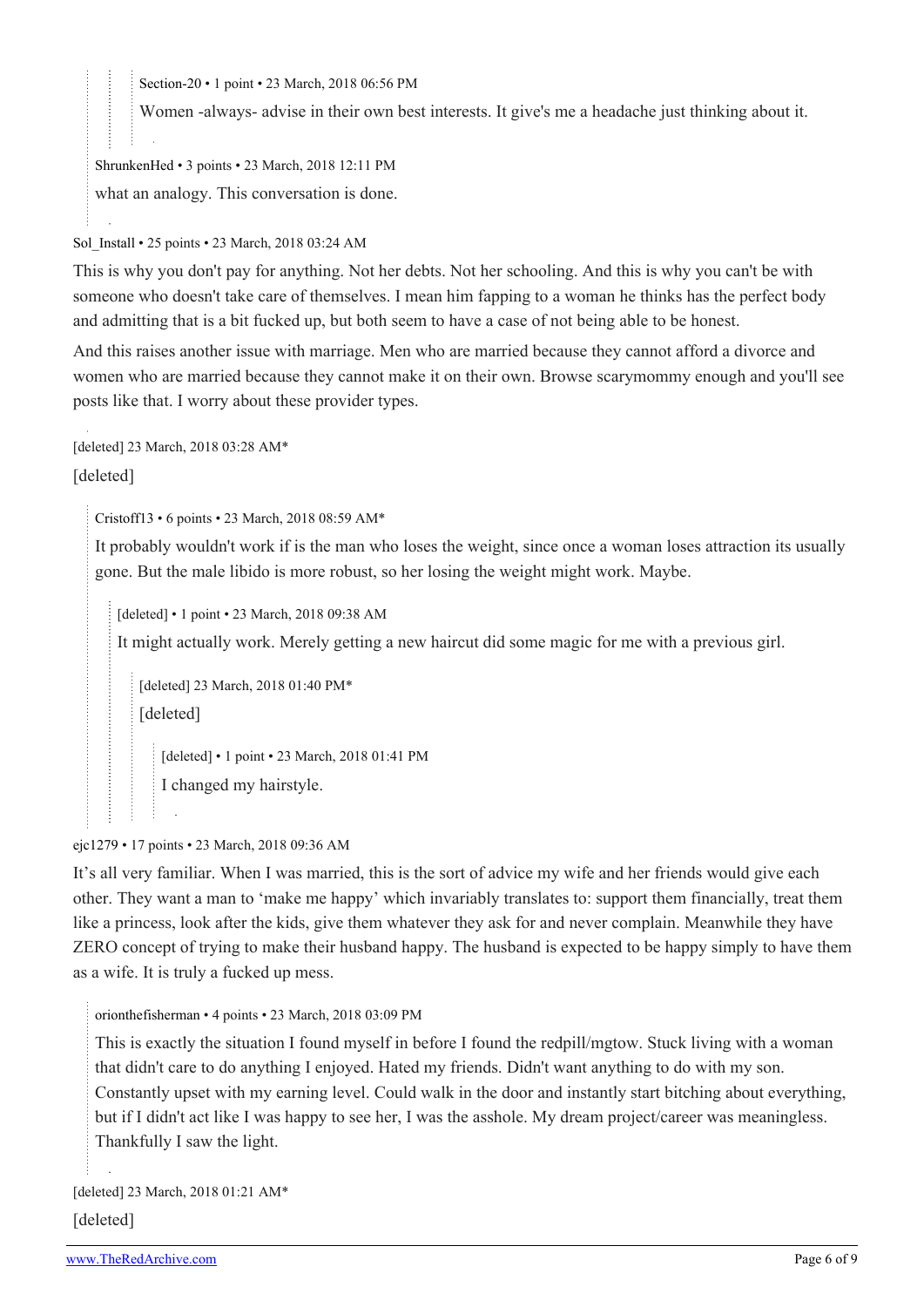[bitcoin-optimist](https://old.reddit.com/user/bitcoin-optimist)[\[S,](https://theredarchive.com/r/MGTOW/comments/86gvy5/reading_posts_from_deadbeadrooms_is_even_more/) $\square$ ] • 9 points • 23 March, 2018 01:33 AM Fixed!

[deleted] • 4 points • 23 March, 2018 01:52 AM

What does it do to replace with archive.is links?

[Morgsz](https://old.reddit.com/user/Morgsz) • 12 points • 23 March, 2018 02:07 AM

Sub reddits have been banned for promoting brigading.

When a bunch of people go from one sub to ruin another. Mgtow is accused of this often.

[NotMyWomen](https://old.reddit.com/user/NotMyWomen) • 1 point • 23 March, 2018 06:43 AM

It also prevents web traffic.

If you access a news article outside of Reddit via an archive, the "view" doesn't register on the outside website.

I think.

[deleted] • 10 points • 23 March, 2018 09:36 AM

[/r/sex](https://theredarchive.com/r/sex) is equally terrible. There was this post about this bitch forcing her husband into an Open Relationship and banging Chad. Guy takes some time to find a chick but his wife explodes and creates a drama. Everyone is telling the guy to go back and not fuck the new girl. I mean WTF. Makes me feel like Patrick Bateman with a chainsaw in American Psycho.

[askmrcia](https://old.reddit.com/user/askmrcia) • 7 points • 23 March, 2018 05:07 PM

I got banned from that sub long ago for suggesting advice that the op should have every right to be upset that his gf only gives him missionary sex, when she admitted she used be a little more wild in her past.

I still remember t. Instanty banned and attacked by the members. The girlfriend's excuse was she felt "slutty" doing those things now. My comment was that was a weak excuse and he should consider breaking up with her because chances are she not attracted to him.

[Teflon0819](https://old.reddit.com/user/Teflon0819) • 5 points • 23 March, 2018 12:53 PM

He's doing all of that for her, and she can't even be bothered to *try* to lose some weight?

[bitcoin-optimist](https://old.reddit.com/user/bitcoin-optimist)[\[S,](https://theredarchive.com/r/MGTOW/comments/86gvy5/reading_posts_from_deadbeadrooms_is_even_more/) $\square$ ] • 2 points • 23 March, 2018 10:59 PM

Might explain why all these guys are going trans. Gay men probably figure if a guy is willing to marry Shamu beta bro might be desperate enough to trade up to Chelsea Manning and pay for zir college education.

[Xein](https://old.reddit.com/user/Xein) • 3 points • 23 March, 2018 03:17 PM

Woman gets fat and of course the man gets blamed for "porn addiction" or "masturbation addiction" because he isn't attracted to obesity. She obviously needs to lose weight, but fails to even mention that in the story..

My only knock against the guy in this story is that he's fat too. I think it's hypocritical to expect your partner to be fit if you're not. He gets more of a pass than she does though since he is earning most of the money and probably has to devote most of his time/energy to his job.

[AboutNinthAccount](https://old.reddit.com/user/AboutNinthAccount) • 3 points • 23 March, 2018 11:12 AM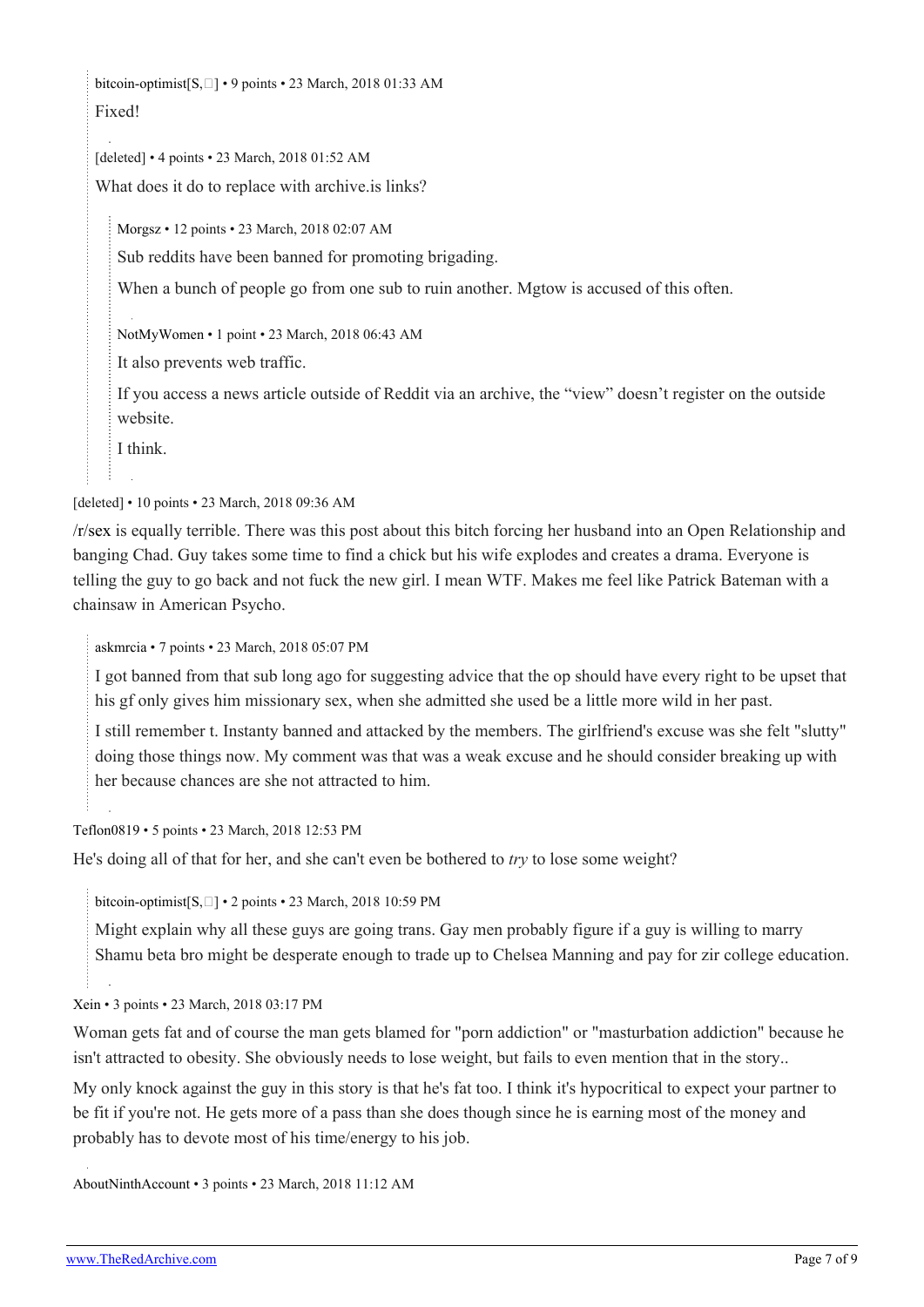## **They want sexually active women to return to availability. Theirs.**

[oozzoonnee](https://old.reddit.com/user/oozzoonnee) • 3 points • 23 March, 2018 04:03 PM

even in my most cynical moments I didn't think women were this bad.

Same here. I'm an optimistic person by nature so I have to come here everyday for my daily red pills.

[MGTOWlifestyle](https://old.reddit.com/user/MGTOWlifestyle) • 3 points • 23 March, 2018 04:40 PM

Wow, truly an eye-opener. That's really it, relationships for women is all about maximising their benefits, PERIOD. Love is a men's thing.

[starkfuture](https://old.reddit.com/user/starkfuture) • 2 points • 23 March, 2018 04:26 PM "fuck these trailer trash bitches" [r/deadbedroom](https://theredarchive.com/r/deadbedroom) - just saying :-)

[deleted] • 2 points • 23 March, 2018 05:16 PM

YEah just forget about trying to go to the gym and forget about improving your fucking self. That would take effort.

[wellimout](https://old.reddit.com/user/wellimout) • 1 point • 23 March, 2018 11:25 AM

One thing I don't get is, why is the dude with her if he doesn't want to fuck her? She doesn't say they're married, which means he's less trapped in the relationship. What is his deal?

[bitcoin-optimist](https://old.reddit.com/user/bitcoin-optimist)[\[S,](https://theredarchive.com/r/MGTOW/comments/86gvy5/reading_posts_from_deadbeadrooms_is_even_more/)] • 1 point • 23 March, 2018 05:23 PM\*

The way she describes the cost of living I wouldn't be surprised if she is living in San Francisco. How much do you want to bet this is his first serious long term relationship? The guy probably loves her, stupid fool that he is, wants to do right by her, and doesn't realize she is taking him to the cleaners.

[ilikerelish](https://old.reddit.com/user/ilikerelish) • 0 points • 23 March, 2018 08:20 PM

Be careful. The same can be, and has been said about this sub, and those who are in here, and it is misguided. I think to say the same things about DB is on the same level.

Think about it, when people bitch about MGTOW who are going though RP rage, we say.. it's RP rage. When you go over there, you have a bunch of people who have been neglected by their spouse for so long that the resentment is physically burning them. They are in the grips of neglect rage, I doubt they are even looking at it from the angle of taking advantage, just the best course to GTFO of there and start over. Though you are definitely right about the fact that they are ignoring the obvious, self-improvement since weight is a likely culprit, and jumping straight to pulling the ripcord.

I browsed that sub long before I came here, some of the shit that the neglectful spouse pulls is epically callous and cruel regardless of gender.

[bitcoin-optimist](https://old.reddit.com/user/bitcoin-optimist)[\[S,](https://theredarchive.com/r/MGTOW/comments/86gvy5/reading_posts_from_deadbeadrooms_is_even_more/) $\square$ ] • 1 point • 23 March, 2018 09:07 PM\*

Define neglect? The guy not putting her baby bib on and feeding her 10lbs of filet mignon? Only dicking her once a month because the bitch is so hideous he has to close his eyes to be with the monstrosity? The guy is obviously trying to make it work and doesn't want her to feel bad so he puts up a stoic front while paying for everything she wants: from her schooling to living in one of the most expensive cities in the world so she can find work in her field. These women are fucking disgusting and deserve no pity. Flaming chainsaw to the face with the lot of them.